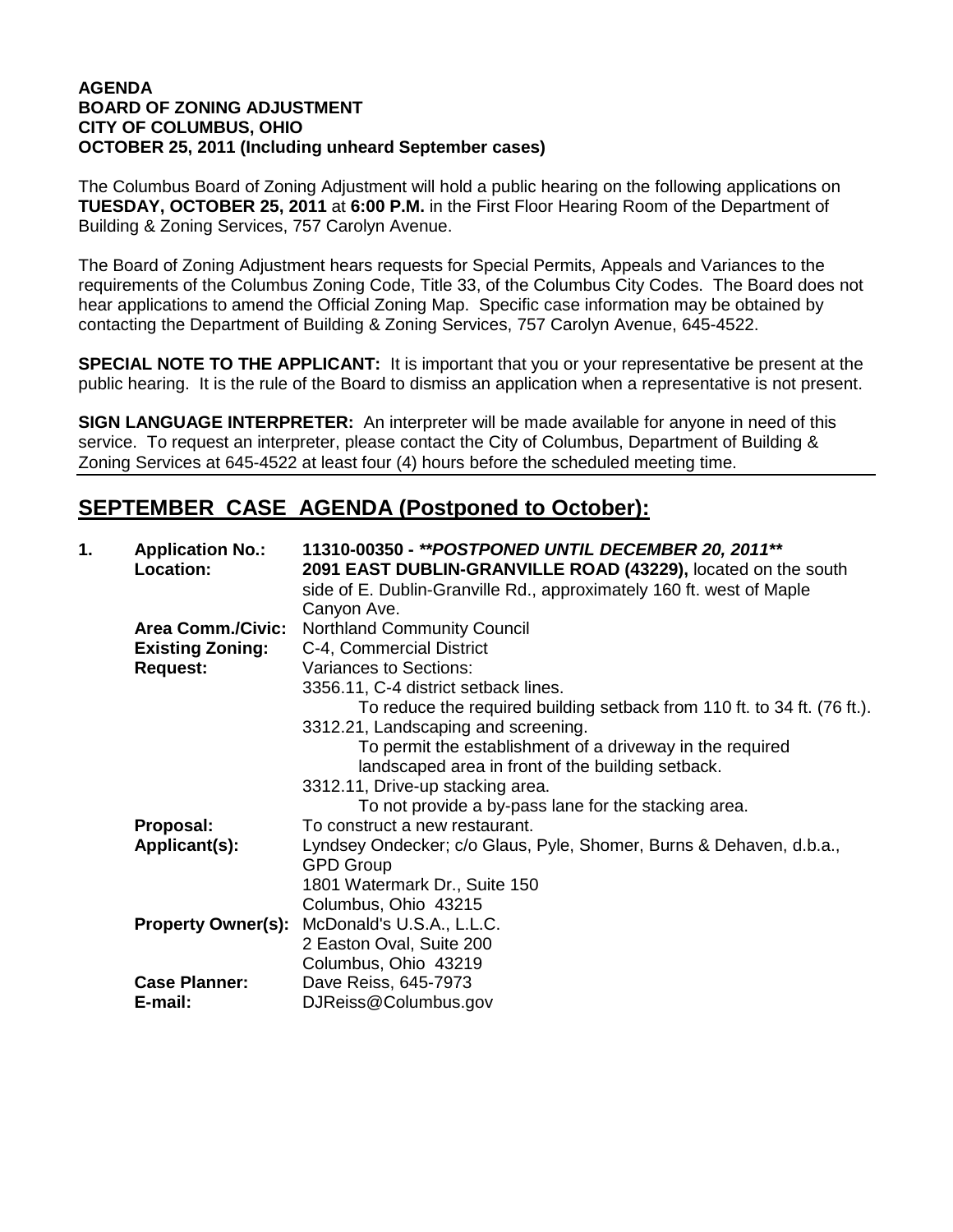| 2. | <b>Application No.:</b>  | 11310-00413                                                           |
|----|--------------------------|-----------------------------------------------------------------------|
|    | Location:                | 910 W. FIFTH AVENUE (43212), located on the north side of 5th Avenue, |
|    |                          | approximately 100 feet east of Norton Avenue.                         |
|    | <b>Area Comm./Civic:</b> | 5th by Northwest Area Commission                                      |
|    | <b>Existing Zoning:</b>  | M, Manufacturing District                                             |
|    | <b>Request:</b>          | Variance(s) to Section(s):                                            |
|    |                          | 3372.604, Setback requirements.                                       |
|    |                          | To increase the building setback from 10 feet to 85 feet.             |
|    | Proposal:                | To construct an addition to an existing restaurant.                   |
|    | Applicant(s):            | GPD Group, c/o Ellen Bauman                                           |
|    |                          | 5595 Transportation Blvd.                                             |
|    |                          | Cleveland, Ohio 44125                                                 |
|    |                          | <b>Property Owner(s): McDonald's USA, LLC</b>                         |
|    |                          | 2 Easton Oval, Suite 200                                              |
|    |                          | Columbus, Ohio 43219                                                  |
|    | <b>Case Planner:</b>     | Jamie Freise, 645-6350                                                |
|    | E-mail:                  | JFFreise@Columbus.gov                                                 |
|    |                          |                                                                       |

**3. Application No.: 11310-00368 Location: 234 POCONO ROAD (43235),** located at the northwest corner of Pocono Road and Rick Road Area Comm./Civic: Far North Columbus Communities Coalition<br>**Existing Zoning:** SR, Suburban Residential District **SR, Suburban Residential District Request:** Variance(s) to Section(s): 3332.38, Private garage. To increase the allowable height of a garage from 15 feet to 22 feet. 3332.38, Private garage. To increase the allowable area of a garage from 966 square feet (1/3 of 2898) to 1,086 square feet. **Proposal:** To construct a new detached garage. **Applicant(s):** David Scandinero 234 Pocono Road Columbus, Ohio 43235 **Property Owner(s):** Applicant **Case Planner:** Jamie Freise, 645-6350<br> **E-mail:** JFFreise@Columbus.go **E-mail:** JFFreise@Columbus.gov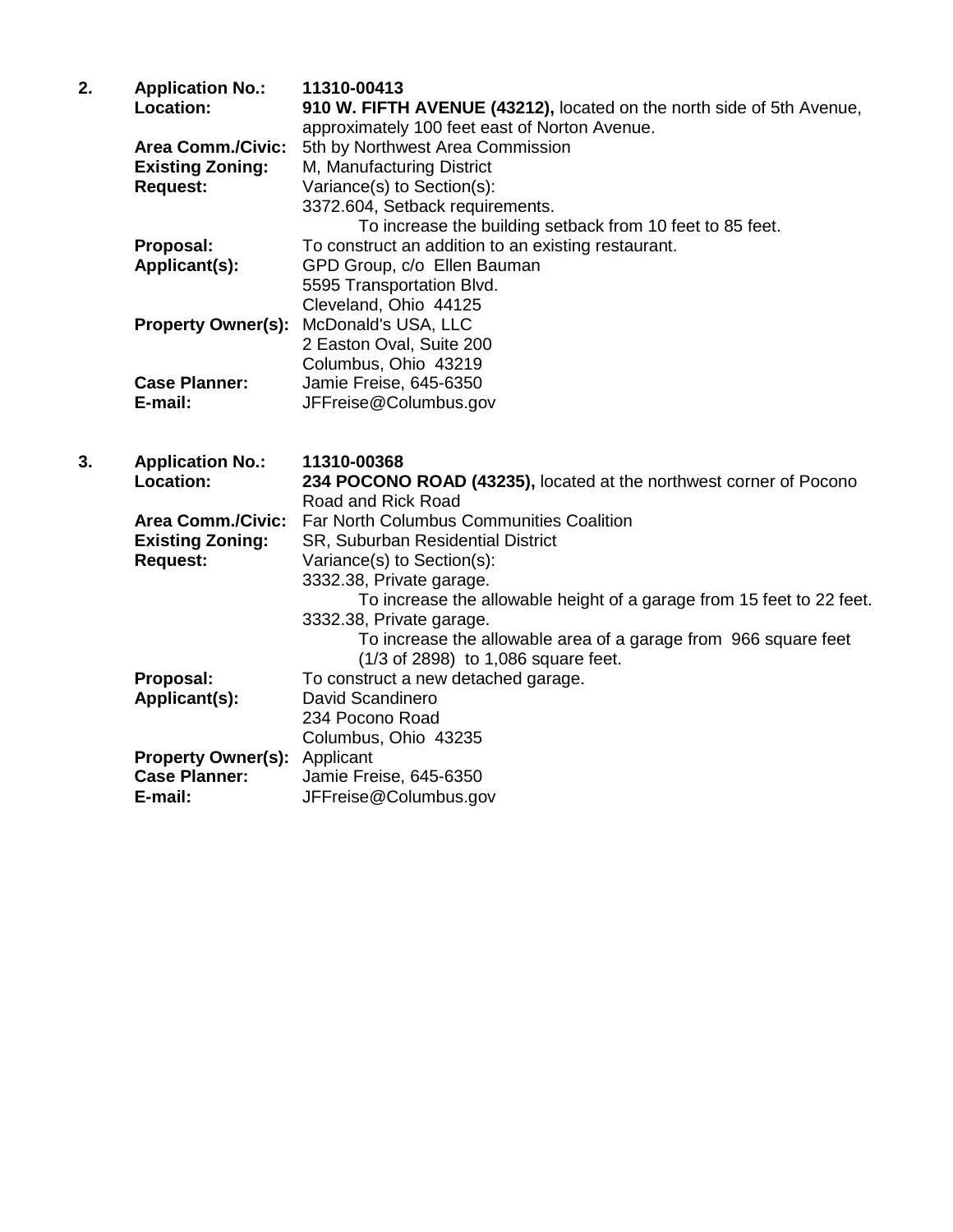| 4. | <b>Application No.:</b><br><b>Location:</b> | 11310-00381<br>127 OAKLAND PARK AVE. (43214), located on the south side of Oakland<br>Park Ave., approximately 300 feet west of Fredonia Avenue. |
|----|---------------------------------------------|--------------------------------------------------------------------------------------------------------------------------------------------------|
|    | <b>Area Comm./Civic:</b>                    | <b>Clintonville Area Commission</b>                                                                                                              |
|    | <b>Existing Zoning:</b>                     | R-3, Residential District                                                                                                                        |
|    | <b>Request:</b>                             | Variance(s) to Section(s):                                                                                                                       |
|    |                                             | 3332.38, Private garage.                                                                                                                         |
|    |                                             | To increase the allowable height of a garage from 15 feet to 22 feet.                                                                            |
|    |                                             | 3332.38, Private garage.                                                                                                                         |
|    |                                             | To increase the allowable area of a garage from 720 square feet<br>to 810 square feet.                                                           |
|    | Proposal:                                   | To raze and rebuild a new garage.                                                                                                                |
|    | Applicant(s):                               | <b>Andrew Muetzel</b>                                                                                                                            |
|    |                                             | 127 Oakland Park Ave.                                                                                                                            |
|    |                                             | Columbus, Ohio 43214                                                                                                                             |
|    | <b>Property Owner(s):</b>                   | Applicant                                                                                                                                        |
|    | <b>Case Planner:</b>                        | Jamie Freise, 645-6350                                                                                                                           |
|    | E-mail:                                     | JFFreise@Columbus.gov                                                                                                                            |
|    |                                             |                                                                                                                                                  |
| 5. | <b>Application No.:</b>                     | 11310-00383                                                                                                                                      |
|    | Location:                                   | 61 EAST WILLIAMS ROAD (43207), located on the south side of East                                                                                 |
|    |                                             | Williams Road, approximately 450 feet east of South High Street.                                                                                 |
|    | <b>Area Comm./Civic:</b>                    | Far South Columbus Area Commission                                                                                                               |
|    | <b>Existing Zoning:</b>                     | RRR, Restricted Rural Residential District                                                                                                       |
|    | <b>Request:</b>                             | Variance(s) to Section(s):                                                                                                                       |
|    |                                             | 3312.27, Parking setback line.                                                                                                                   |
|    |                                             | To reduce the parking setback from 25 feet to 10 feet.                                                                                           |
|    | Proposal:                                   | To install a driveway turn-around in the front yard of a residential property.                                                                   |
|    | Applicant(s):                               | Skilken D.S., c/o Seth Dorman                                                                                                                    |

4270 Morse Road Columbus, Ohio 43230

61 E. Williams Road

**E-mail:** JFFreise@Columbus.gov

**Property Owner(s):** Steven Freeman

Columbus, Ohio 43207<br>Case Planner: Jamie Freise, 645-6350 Case Planner: Jamie Freise, 645-6350<br>**E-mail:** JFFreise@Columbus.go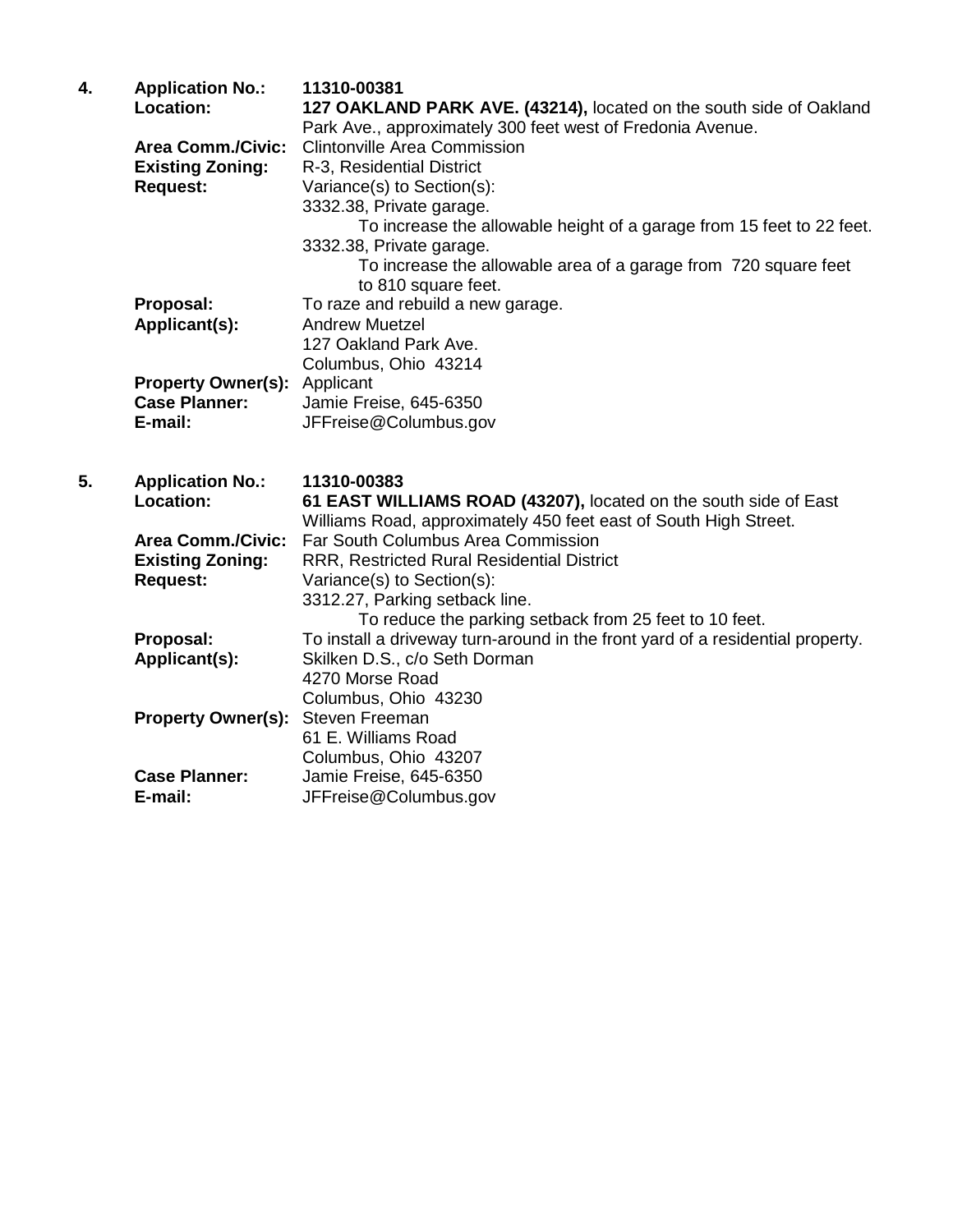| 6. | <b>Application No.:</b>   | 11310-00384                                                                    |
|----|---------------------------|--------------------------------------------------------------------------------|
|    | <b>Location:</b>          | 69 EAST WILLIAMS ROAD (43207), located on the south side of East               |
|    |                           | Williams Road, approximately 500 feet east of South High Street.               |
|    | <b>Area Comm./Civic:</b>  | Far South Columbus Area Commission                                             |
|    | <b>Existing Zoning:</b>   | <b>RRR, Restricted Rural Residential District</b>                              |
|    | <b>Request:</b>           | Variance(s) to Section(s):                                                     |
|    |                           | 3312.27, Parking setback line.                                                 |
|    |                           | To reduce the parking setback from 25 feet to 10 feet.                         |
|    | Proposal:                 | To install a driveway turn-around in the front yard of a residential property. |
|    | Applicant(s):             | Skilken D.S., c/o Seth Dorman                                                  |
|    |                           | 4270 Morse Road                                                                |
|    |                           | Columbus, Ohio 43230                                                           |
|    | <b>Property Owner(s):</b> | Rufus Logan                                                                    |
|    |                           | 69 E. Willams Road                                                             |
|    |                           | Columbus, Ohio 43207                                                           |
|    | <b>Case Planner:</b>      | Jamie Freise, 645-6350                                                         |
|    | E-mail:                   | JFFreise@Columbus.gov                                                          |

**7. Application No.: 11310-00387 Location: 2351 WESTBELT DRIVE (43228),** at the southwest corner of Roberts Rd. & Westbelt Dr.  **Area Comm./Civic:** None.  **Existing Zoning:** M-2, Manufacturing **Request:** Variances to Sections: 3312.21, Landscaping and screening. To not provide interior landscaping and to be exempted from providing setback and perimeter screening; instead to provide perimeter landscaping. 3321.03, Lighting. To allow the overall height of light standards to exceed 28 ft.; to allow the height to be 60 ft. Also, to install directional lighting instead of cut-off fixtures with recessed lighting. 3367.15, M-2 manufacturing district special provisions. To permit the establishment of an 8 ft. fence within the 50 ft. of the street line. **Proposal:** To expand and improve an existing railroad switching facility.  **Applicant(s):** Russ Henestofel; c/o E.M.H.&T. 5500 New Albany Rd. Columbus, Ohio 43054 **Property Owner(s):** New York Central Lines, L.L.C. 550 Water St. Jacksonville, Florida 32202 **Case Planner:** Dave Reiss, 645-7973 **E-mail:** DJReiss@Columbus.gov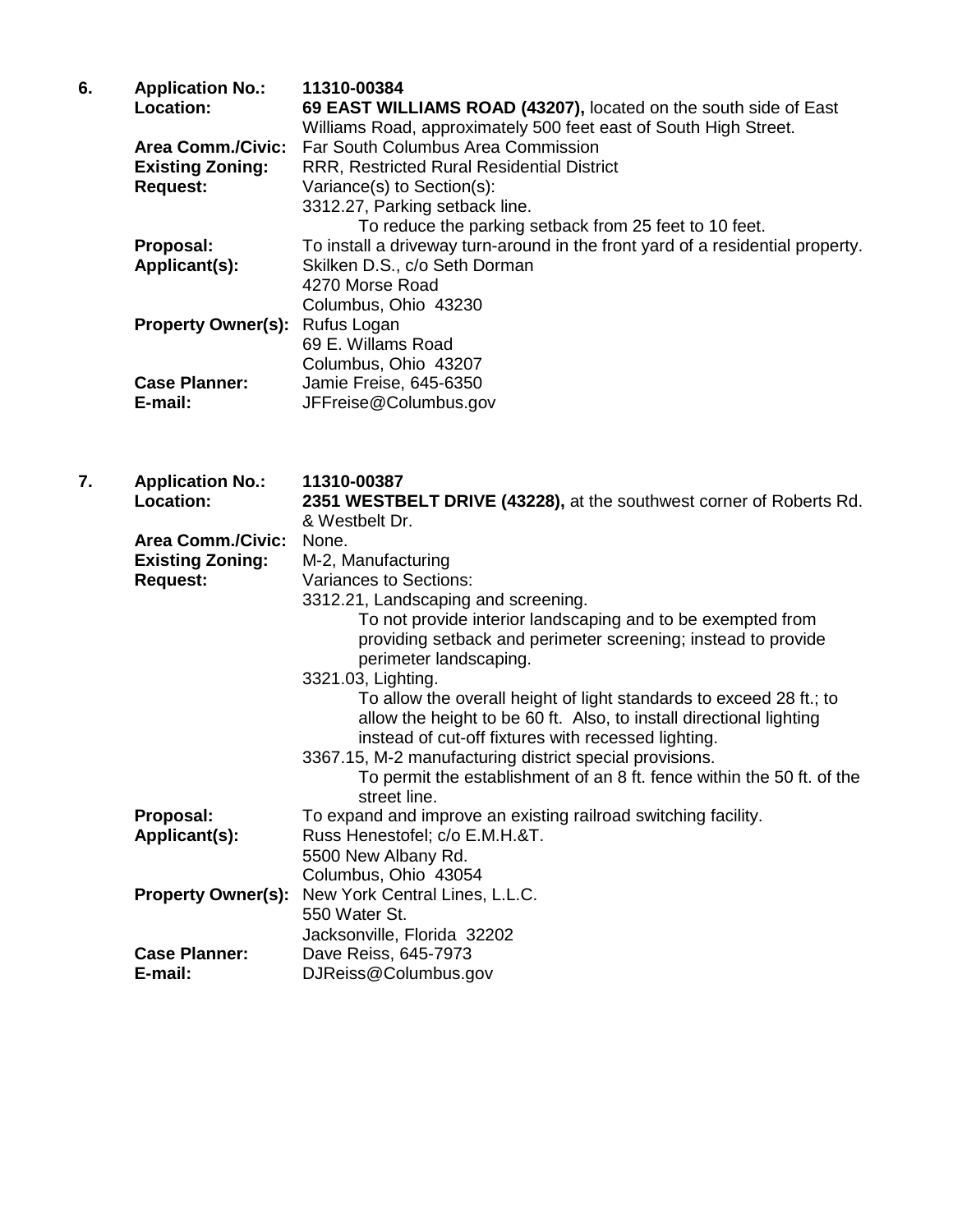| 8. | <b>Application No.:</b>   | 11310-00388                                                         |
|----|---------------------------|---------------------------------------------------------------------|
|    | Location:                 | 272 FALLIS ROAD (43214), located on the north side of Fallis Road,  |
|    |                           | approximately 100 feet west of Granden Avenue.                      |
|    | <b>Area Comm./Civic:</b>  | <b>Clintonville Area Commission</b>                                 |
|    | <b>Existing Zoning:</b>   | R-3, Residential District                                           |
|    | <b>Request:</b>           | Variance(s) to Section(s):                                          |
|    |                           | 3332.38, Private garage.                                            |
|    |                           | To increase the allowable height of a garage from 15 feet to 22'6". |
|    | Proposal:                 | To raze and rebuild a new garage.                                   |
|    | Applicant(s):             | <b>Shawn McNeil</b>                                                 |
|    |                           | 370 Charleston Ave.                                                 |
|    |                           | Columbus, Ohio 43214                                                |
|    | <b>Property Owner(s):</b> | David Givler                                                        |
|    |                           | 272 Fallis Road                                                     |
|    |                           | Columbus, Ohio 43214                                                |
|    | <b>Case Planner:</b>      | Jamie Freise, 645-6350                                              |
|    | E-mail:                   | JFFreise@Columbus.gov                                               |

| 9. | <b>Application No.:</b>   | 11310-00389                                                         |
|----|---------------------------|---------------------------------------------------------------------|
|    | Location:                 | 357 WEST FOURTH AVE. (43201), located on the south side of West     |
|    |                           | Fourth Avenue, approximately 60 feet east of Pennsylvania Ave.      |
|    | <b>Area Comm./Civic:</b>  | <b>Harrison West Society</b>                                        |
|    | <b>Existing Zoning:</b>   | R-2F, Residential District                                          |
|    | <b>Request:</b>           | Variance(s) to Section(s):                                          |
|    |                           | 3332.38, Private garage.                                            |
|    |                           | To increase the allowable height of a garage from 15 feet to 20'6". |
|    |                           | 3312.25, Maneuvering                                                |
|    |                           | To reduce the maneuvering space from 20 feet to 15'5".              |
|    | Proposal:                 | To construct a new detached garage.                                 |
|    | Applicant(s):             | <b>Shawn McNeil</b>                                                 |
|    |                           | 370 Charleston Ave.                                                 |
|    |                           | Columbus, Ohio 43214                                                |
|    | <b>Property Owner(s):</b> | Randy Babb                                                          |
|    |                           | 357 W. Fourth Ave.                                                  |
|    |                           | Columbus, Ohio 43201                                                |
|    | <b>Case Planner:</b>      | Jamie Freise, 645-6350                                              |
|    | E-mail:                   | JFFreise@Columbus.gov                                               |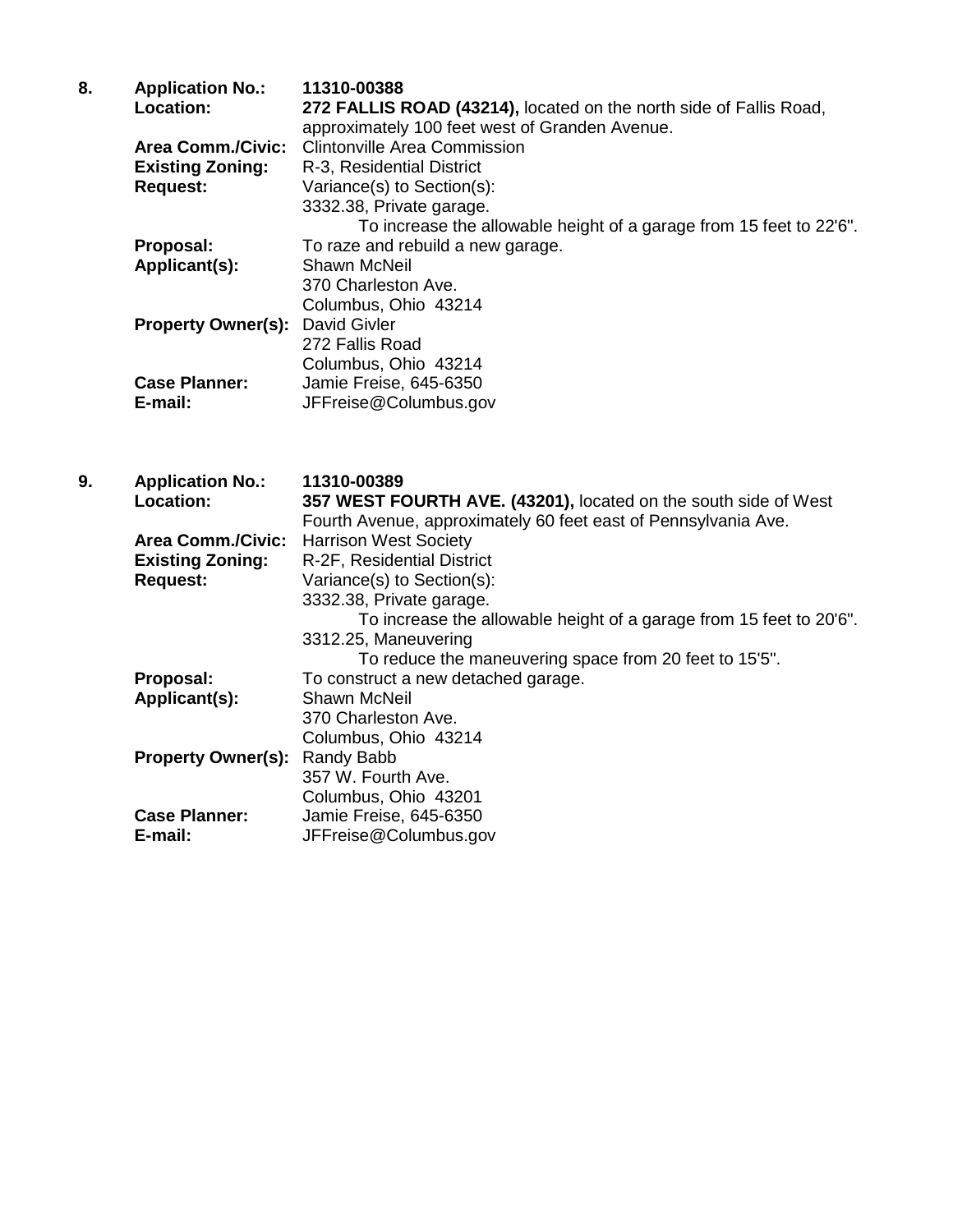| 10. | <b>Application No.:</b>   | 11310-00394                                                           |
|-----|---------------------------|-----------------------------------------------------------------------|
|     | <b>Location:</b>          | 1704 NORTH HIGH STREET (43201), located on the east side of High St., |
|     |                           | 70 ft. north of E. 12th Ave.                                          |
|     | <b>Area Comm./Civic:</b>  | <b>University Area Commission</b>                                     |
|     | <b>Existing Zoning:</b>   | C-4, Commercial District                                              |
|     | <b>Request:</b>           | Variance to Section:                                                  |
|     |                           | 3312.49, Minimum number of parking spaces required.                   |
|     |                           | To reduce the minimum number of additional parking spaces from        |
|     |                           | $20$ to 0.                                                            |
|     | Proposal:                 | To convert retail floor space into restaurant space and a bank.       |
|     | Applicant(s):             | Michael T. Shannon; c/o Crabbe, Brown & James                         |
|     |                           | 500 S. Front St., Suite 1200                                          |
|     |                           | Columbus, Ohio 43215                                                  |
|     | <b>Property Owner(s):</b> | Stringshop Building, L.L.C.                                           |
|     |                           | 115 W. Main St.                                                       |
|     |                           | Columbus, Ohio 43215                                                  |
|     | <b>Case Planner:</b>      | Dave Reiss, 645-7973                                                  |
|     | E-mail:                   | DJReiss@Columbus.gov                                                  |
|     |                           |                                                                       |

**11. Application No.: 11310-00288** 1947 SUNBURY ROAD (43219), located on the west side of Sunbury Road, approximately 300 feet north of Mock Road.  **Area Comm./Civic:** North East Area Commission **Existing Zoning:** R, Rural District **Request:** Variance(s) to Section(s): 3312.35 - Prohibited parking. To park a commercial vehicle in a residential district. 3312.43, Required surface for parking. To allow a gravel driveway and parking area. **Proposal:** To house a a Semi-trailer truck on a graveled parking surface in a residential district. **Applicant(s):** Dorella & James Washington 1947 Sunbury Road Columbus, Ohio 43219 **Property Owner(s):** Applicant **Case Planner:** Jamie Fre  **Case Planner:** Jamie Freise, 645-6350 **E-mail:** JFFreise@Columbus.gov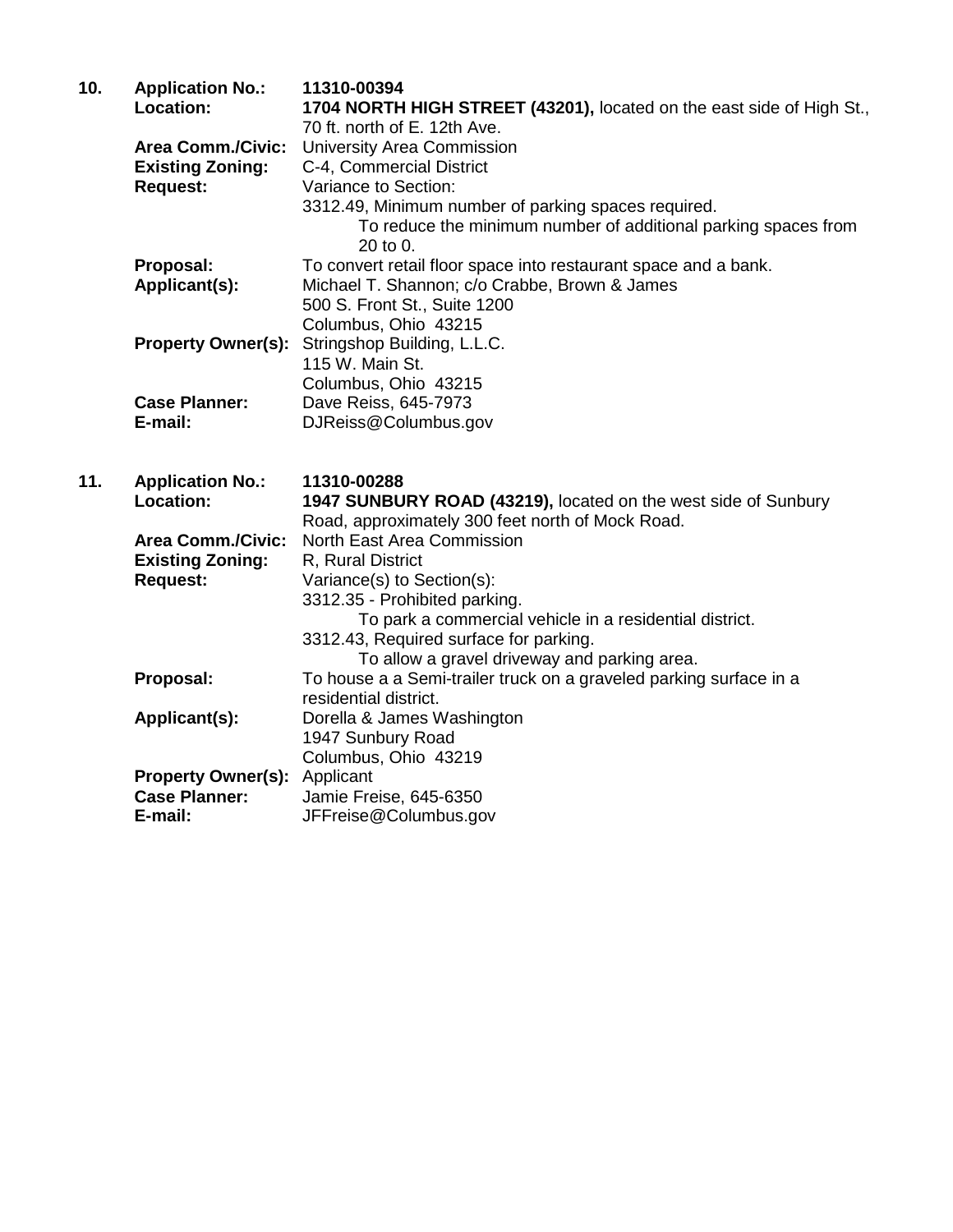| <b>Application No.:</b>   | 11310-00327                                                                                                                                                                                                                                                  |
|---------------------------|--------------------------------------------------------------------------------------------------------------------------------------------------------------------------------------------------------------------------------------------------------------|
| <b>Location:</b>          | 1460 NORTH HIGH STREET (43201), located at the southeast corner of                                                                                                                                                                                           |
|                           | E. 8th Ave. & N. High St.                                                                                                                                                                                                                                    |
| <b>Area Comm./Civic:</b>  | University Area Commission                                                                                                                                                                                                                                   |
| <b>Existing Zoning:</b>   | C-4, Commercial District                                                                                                                                                                                                                                     |
| <b>Request:</b>           | <b>Variances to Sections:</b>                                                                                                                                                                                                                                |
|                           | 3372.605, Building design standards.                                                                                                                                                                                                                         |
|                           | A. To not provide an entrance door on the 8th Ave. frontage; D. To<br>reduce the required glass area from between two ft. and ten ft.                                                                                                                        |
|                           | above the sidewalk from 60% to 42% on the High St. frontage and<br>to reduce the required glass area from 60% to 10% on the 8th Ave.<br>frontage; and E., To reduce the required glass area on the second<br>floor from 25% to 10% on the 8th Ave. frontage. |
|                           | 3312.49, Minimum number of parking spaces required.                                                                                                                                                                                                          |
|                           | To reduce the minimum number of additional parking spaces from 5<br>to $0.$                                                                                                                                                                                  |
| Proposal:                 | To convert 5,484 sq. ft. of office space into retail space and to make certain<br>exterior alterations to the front building façade.                                                                                                                         |
| Applicant(s):             | Wirt C. Whittaker                                                                                                                                                                                                                                            |
|                           | 84 Belpre Pl., W.                                                                                                                                                                                                                                            |
|                           | Westerville, Ohio 43081                                                                                                                                                                                                                                      |
| <b>Property Owner(s):</b> | A-Z Investment Properties, Ltd.<br>3790 S. Old 3C Rd.<br>Galena, Ohio 43021                                                                                                                                                                                  |
|                           | Dave Reiss, 645-7973                                                                                                                                                                                                                                         |
| E-mail:                   | DJReiss@Columbus.gov                                                                                                                                                                                                                                         |
|                           | <b>Case Planner:</b>                                                                                                                                                                                                                                         |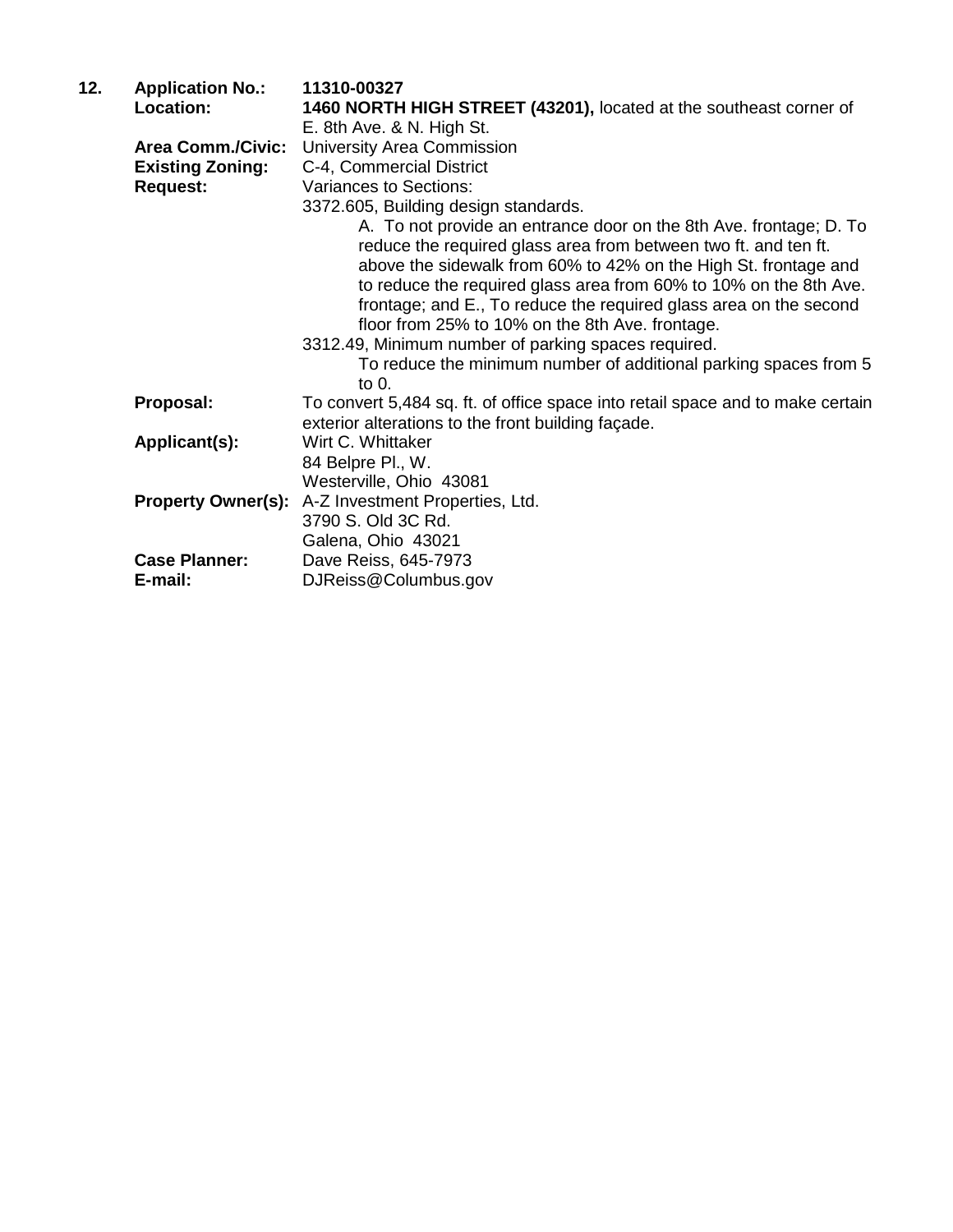## **OCTOBER CASE AGENDA:**

| 1. | <b>Application No.:</b><br>Location: | 10311-00451 ** REMANDED FROM COMMON PLEAS COURT**<br>370 MORRISON ROAD (43213), located at the northeast corner of<br>Westbourne Ave. & Morrison Rd.                                                                                           |
|----|--------------------------------------|------------------------------------------------------------------------------------------------------------------------------------------------------------------------------------------------------------------------------------------------|
|    | <b>Area Comm./Civic:</b>             | <b>None</b>                                                                                                                                                                                                                                    |
|    | <b>Existing Zoning:</b>              | L-M, Limited Manufacturing District                                                                                                                                                                                                            |
|    | <b>Request:</b>                      | Special Permit & Variances(s) to Section(s):                                                                                                                                                                                                   |
|    |                                      | 3363.19, Location requirements.                                                                                                                                                                                                                |
|    |                                      | To permit a more objectionable use (recycling facility) to locate<br>within 600 ft. of a residential or apartment residential zoning district,<br>to be at a distance of approximately 200 ft.                                                 |
|    |                                      | 3363.27, Height and area regulations.                                                                                                                                                                                                          |
|    |                                      | To permit a recycling use to locate within 600 ft. of a residential or<br>apartment residential use at a distance of approximately 200 ft.                                                                                                     |
|    |                                      | 3363.41, Storage.                                                                                                                                                                                                                              |
|    |                                      | To not provide the required fence or green belt planting strip for<br>screening. Also, to allow salvage storage to occur within 600 ft. of a<br>residential or apartment residential zoning district at a distance of<br>approximately 200 ft. |
|    |                                      | 3389.07, Impound lot, junk yard or salvage yard.                                                                                                                                                                                               |
|    |                                      | To grant a special permit for the establishment of a recycling facility.                                                                                                                                                                       |
|    |                                      | 3392.04, Special permit.                                                                                                                                                                                                                       |
|    |                                      | To obtain a special permit for the operation of a recycling facility.                                                                                                                                                                          |
|    |                                      | 3392.10, Performance requirements.                                                                                                                                                                                                             |
|    |                                      | To increase the allowable height of piled material to be up to 30 ft.<br>instead of 10 ft. Also, to not provide at least a 6 ft. tall, non-                                                                                                    |
|    |                                      | transparent fence around an open area where business is                                                                                                                                                                                        |
|    |                                      | conducted.                                                                                                                                                                                                                                     |
|    |                                      | 3392.12, Prohibited location.<br>To allow a recycling facility to be established within 600 ft. of a                                                                                                                                           |
|    |                                      | residential or institutional zoning district; to be at a distance of<br>approximately 230 ft.                                                                                                                                                  |
|    | Proposal:                            | To establish a recycling facility.                                                                                                                                                                                                             |
|    | Applicant(s):                        | Columbus Bituminous Concrete Corp.; c/o Jeffrey L. Brown/David Hodge;                                                                                                                                                                          |
|    |                                      | Smith & Hale, L.L.C.                                                                                                                                                                                                                           |
|    |                                      | 37 W. Broad St., Suite 725                                                                                                                                                                                                                     |
|    |                                      | Columbus, Ohio 43215                                                                                                                                                                                                                           |
|    | <b>Property Owner(s):</b>            | Columbus Bituminous Concrete Corp.; c/o Robert R. Dunn                                                                                                                                                                                         |
|    |                                      | 10 W. Broad St., Suite 2100                                                                                                                                                                                                                    |
|    |                                      | Columbus, Ohio 43215                                                                                                                                                                                                                           |
|    | <b>Case Planner:</b>                 | Dave Reiss, 645-7973                                                                                                                                                                                                                           |
|    | E-mail:                              | DJReiss@Columbus.gov                                                                                                                                                                                                                           |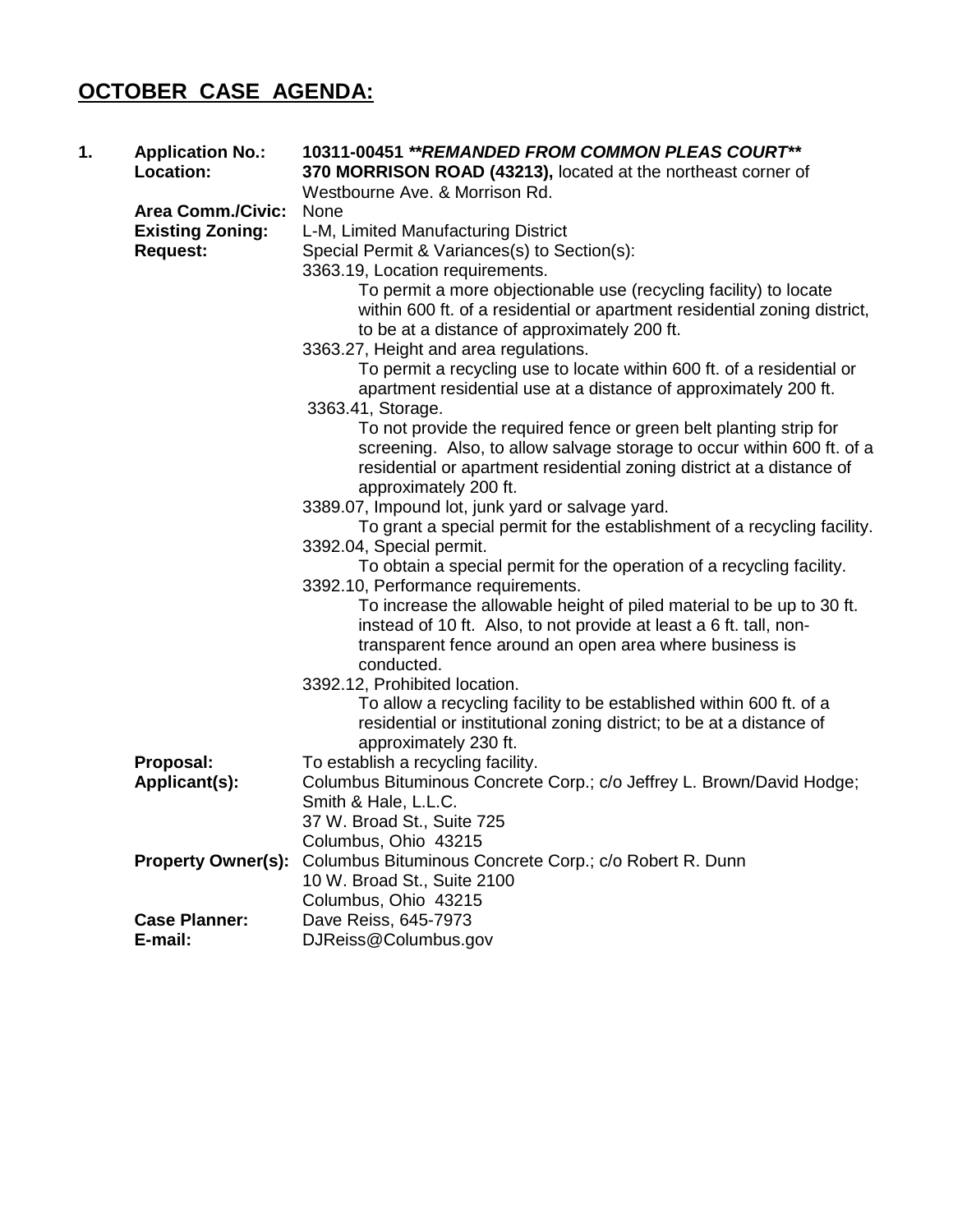| 2. | <b>Application No.:</b>   | 11310-00441                                                        |
|----|---------------------------|--------------------------------------------------------------------|
|    | Location:                 | 792 SOUTH FIFTH STREET (43206), located on the east side of South  |
|    |                           | Fifth Street, approximately 200 feet north of East Kossuth Street. |
|    | <b>Area Comm./Civic:</b>  | <b>German Village Commission</b>                                   |
|    | <b>Existing Zoning:</b>   | R-2F, Residential District                                         |
|    | <b>Request:</b>           | Variance(s) to Section(s):                                         |
|    |                           | 3332.38, Private garage.                                           |
|    |                           | To allow habitable space in the second floor of the garage.        |
|    |                           | 3332.38, Private garage.                                           |
|    |                           | To allow a detached garage to occupy more than 45 percent of the   |
|    |                           | total rear yard (53 percent).                                      |
|    |                           | 3332.18, Basis of computing area.                                  |
|    |                           | To increase total lot coverage from 50 percent to 52.89 percent.   |
|    |                           | 3332.28, Side or rear yard obstruction.                            |
|    |                           | To allow a structure in the required side yard.                    |
|    | Proposal:                 | To construct a detached garage.                                    |
|    | Applicant(s):             | William Hugus Architects, Ltd.                                     |
|    |                           | 750 Mohawk Street                                                  |
|    |                           | Columbus, Ohio 43206                                               |
|    | <b>Property Owner(s):</b> | James & Nancy Fleming                                              |
|    |                           | 792 S. Fifth Street                                                |
|    |                           | Columbus, Ohio 43206                                               |
|    | <b>Case Planner:</b>      | Jamie Freise, 6415-6350                                            |
|    | E-mail:                   | JFFreise@Columbus.gov                                              |
|    |                           |                                                                    |

| 3. | <b>Application No.:</b>   | 11310-00446                                                           |
|----|---------------------------|-----------------------------------------------------------------------|
|    | <b>Location:</b>          | 7130 SAWMILL ROAD (43235), located at the northeast corner of Sawmill |
|    |                           | Road and I-270.                                                       |
|    | <b>Area Comm./Civic:</b>  | <b>Far Northwest Coalition</b>                                        |
|    | <b>Existing Zoning:</b>   | CPD, Commercial Planned Development District                          |
|    | <b>Request:</b>           | Variance(s) to Section(s):                                            |
|    |                           | 3312.49, Maximum numbers of parking spaces required.                  |
|    |                           | To increase the maximum number of parking spaces from 90 to           |
|    |                           | 125.                                                                  |
|    |                           | 3312.29, Parking Space                                                |
|    |                           | To allow 12 parking spaces at the south end of the parking lot to be  |
|    |                           | less than the code required size of 9' x 18'.                         |
|    | Proposal:                 | To construct a restaurant.                                            |
|    | Applicant(s):             | Icebreaker Development, c/o Steve Fox                                 |
|    |                           | 171 Charring Cross Drive                                              |
|    |                           | Westerville, Ohio 43081                                               |
|    | <b>Property Owner(s):</b> | Newmarket Acquistion Ltd.                                             |
|    |                           | 191 W. Nationwide Blvd., Ste 200                                      |
|    |                           | Columbus, Ohio 43215                                                  |
|    | <b>Case Planner:</b>      | Jamie Freise, 6415-6350                                               |
|    | E-mail:                   | JFFreise@Columbus.gov                                                 |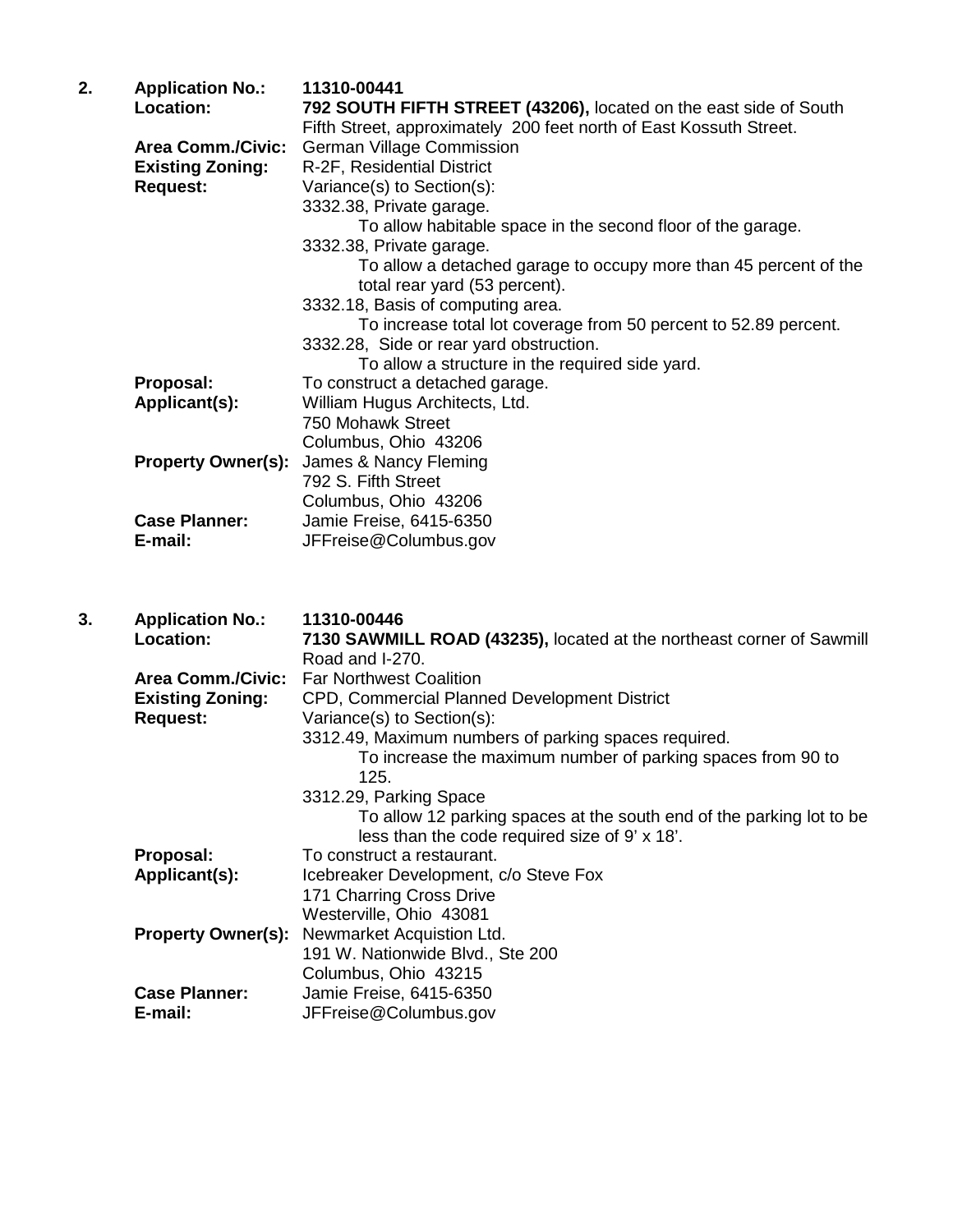| St., at the terminus of W. 4th Ave.<br><b>Area Comm./Civic:</b><br>Italian Village Commission<br><b>Existing Zoning:</b><br>C-4, Commercial District<br><b>Request:</b><br>Variance to Section:<br>3312.49, Minimum number of parking spaces required.<br>To reduce the required number of additional parking spaces from<br>13 to 0. To reduce the required number of bicycle parking spaces<br>from $2$ to $0$ .<br>Proposal:<br>To convert 1,309 sq. ft. of retail commercial space into restaurant space.<br>Applicant(s):<br>Danny Popp; c/o DDP and Associates, Architects/Planners<br>855 E. Cooke Rd.<br>Columbus, Ohio 43224<br>Property Owner(s): Ruanphae Chution<br>1124 N. High St.<br>Columbus, Ohio 43201<br>Dave Reiss, 645-7973<br><b>Case Planner:</b><br>E-mail:<br>DJReiss@Columbus.gov<br>5.<br><b>Application No.:</b><br>11311-00449<br>Location:<br>3500 MILL RUN DRIVE (43026), located at the southeast corner of Spring<br>Mill Drive and Mill Run Drive<br>Area Comm./Civic:<br>None<br><b>Existing Zoning:</b><br>L-ARLD, Apartmen Residential District<br><b>Request:</b><br>Special Permit(s) to Section(s):<br>3389.033, Cemetery.<br>To allow a columbarium.<br>Proposal:<br>To permit a columbarium to be used for the internment of cremated<br>remains.<br>Timothy C. Long<br>Applicant(s):<br>455 S. Ludlow Street |                      |
|---------------------------------------------------------------------------------------------------------------------------------------------------------------------------------------------------------------------------------------------------------------------------------------------------------------------------------------------------------------------------------------------------------------------------------------------------------------------------------------------------------------------------------------------------------------------------------------------------------------------------------------------------------------------------------------------------------------------------------------------------------------------------------------------------------------------------------------------------------------------------------------------------------------------------------------------------------------------------------------------------------------------------------------------------------------------------------------------------------------------------------------------------------------------------------------------------------------------------------------------------------------------------------------------------------------------------------------------------------|----------------------|
|                                                                                                                                                                                                                                                                                                                                                                                                                                                                                                                                                                                                                                                                                                                                                                                                                                                                                                                                                                                                                                                                                                                                                                                                                                                                                                                                                         |                      |
|                                                                                                                                                                                                                                                                                                                                                                                                                                                                                                                                                                                                                                                                                                                                                                                                                                                                                                                                                                                                                                                                                                                                                                                                                                                                                                                                                         |                      |
|                                                                                                                                                                                                                                                                                                                                                                                                                                                                                                                                                                                                                                                                                                                                                                                                                                                                                                                                                                                                                                                                                                                                                                                                                                                                                                                                                         |                      |
|                                                                                                                                                                                                                                                                                                                                                                                                                                                                                                                                                                                                                                                                                                                                                                                                                                                                                                                                                                                                                                                                                                                                                                                                                                                                                                                                                         |                      |
|                                                                                                                                                                                                                                                                                                                                                                                                                                                                                                                                                                                                                                                                                                                                                                                                                                                                                                                                                                                                                                                                                                                                                                                                                                                                                                                                                         |                      |
|                                                                                                                                                                                                                                                                                                                                                                                                                                                                                                                                                                                                                                                                                                                                                                                                                                                                                                                                                                                                                                                                                                                                                                                                                                                                                                                                                         |                      |
|                                                                                                                                                                                                                                                                                                                                                                                                                                                                                                                                                                                                                                                                                                                                                                                                                                                                                                                                                                                                                                                                                                                                                                                                                                                                                                                                                         |                      |
|                                                                                                                                                                                                                                                                                                                                                                                                                                                                                                                                                                                                                                                                                                                                                                                                                                                                                                                                                                                                                                                                                                                                                                                                                                                                                                                                                         |                      |
|                                                                                                                                                                                                                                                                                                                                                                                                                                                                                                                                                                                                                                                                                                                                                                                                                                                                                                                                                                                                                                                                                                                                                                                                                                                                                                                                                         |                      |
|                                                                                                                                                                                                                                                                                                                                                                                                                                                                                                                                                                                                                                                                                                                                                                                                                                                                                                                                                                                                                                                                                                                                                                                                                                                                                                                                                         |                      |
|                                                                                                                                                                                                                                                                                                                                                                                                                                                                                                                                                                                                                                                                                                                                                                                                                                                                                                                                                                                                                                                                                                                                                                                                                                                                                                                                                         |                      |
|                                                                                                                                                                                                                                                                                                                                                                                                                                                                                                                                                                                                                                                                                                                                                                                                                                                                                                                                                                                                                                                                                                                                                                                                                                                                                                                                                         |                      |
|                                                                                                                                                                                                                                                                                                                                                                                                                                                                                                                                                                                                                                                                                                                                                                                                                                                                                                                                                                                                                                                                                                                                                                                                                                                                                                                                                         |                      |
|                                                                                                                                                                                                                                                                                                                                                                                                                                                                                                                                                                                                                                                                                                                                                                                                                                                                                                                                                                                                                                                                                                                                                                                                                                                                                                                                                         |                      |
|                                                                                                                                                                                                                                                                                                                                                                                                                                                                                                                                                                                                                                                                                                                                                                                                                                                                                                                                                                                                                                                                                                                                                                                                                                                                                                                                                         |                      |
|                                                                                                                                                                                                                                                                                                                                                                                                                                                                                                                                                                                                                                                                                                                                                                                                                                                                                                                                                                                                                                                                                                                                                                                                                                                                                                                                                         |                      |
|                                                                                                                                                                                                                                                                                                                                                                                                                                                                                                                                                                                                                                                                                                                                                                                                                                                                                                                                                                                                                                                                                                                                                                                                                                                                                                                                                         |                      |
|                                                                                                                                                                                                                                                                                                                                                                                                                                                                                                                                                                                                                                                                                                                                                                                                                                                                                                                                                                                                                                                                                                                                                                                                                                                                                                                                                         |                      |
|                                                                                                                                                                                                                                                                                                                                                                                                                                                                                                                                                                                                                                                                                                                                                                                                                                                                                                                                                                                                                                                                                                                                                                                                                                                                                                                                                         |                      |
|                                                                                                                                                                                                                                                                                                                                                                                                                                                                                                                                                                                                                                                                                                                                                                                                                                                                                                                                                                                                                                                                                                                                                                                                                                                                                                                                                         |                      |
|                                                                                                                                                                                                                                                                                                                                                                                                                                                                                                                                                                                                                                                                                                                                                                                                                                                                                                                                                                                                                                                                                                                                                                                                                                                                                                                                                         |                      |
|                                                                                                                                                                                                                                                                                                                                                                                                                                                                                                                                                                                                                                                                                                                                                                                                                                                                                                                                                                                                                                                                                                                                                                                                                                                                                                                                                         |                      |
|                                                                                                                                                                                                                                                                                                                                                                                                                                                                                                                                                                                                                                                                                                                                                                                                                                                                                                                                                                                                                                                                                                                                                                                                                                                                                                                                                         |                      |
|                                                                                                                                                                                                                                                                                                                                                                                                                                                                                                                                                                                                                                                                                                                                                                                                                                                                                                                                                                                                                                                                                                                                                                                                                                                                                                                                                         |                      |
|                                                                                                                                                                                                                                                                                                                                                                                                                                                                                                                                                                                                                                                                                                                                                                                                                                                                                                                                                                                                                                                                                                                                                                                                                                                                                                                                                         |                      |
|                                                                                                                                                                                                                                                                                                                                                                                                                                                                                                                                                                                                                                                                                                                                                                                                                                                                                                                                                                                                                                                                                                                                                                                                                                                                                                                                                         |                      |
|                                                                                                                                                                                                                                                                                                                                                                                                                                                                                                                                                                                                                                                                                                                                                                                                                                                                                                                                                                                                                                                                                                                                                                                                                                                                                                                                                         |                      |
| Columbus, Ohio 43215                                                                                                                                                                                                                                                                                                                                                                                                                                                                                                                                                                                                                                                                                                                                                                                                                                                                                                                                                                                                                                                                                                                                                                                                                                                                                                                                    |                      |
| <b>Property Owner(s):</b><br>Upper Arlington Lutheran Church                                                                                                                                                                                                                                                                                                                                                                                                                                                                                                                                                                                                                                                                                                                                                                                                                                                                                                                                                                                                                                                                                                                                                                                                                                                                                            |                      |
| 2300 Lytham Road                                                                                                                                                                                                                                                                                                                                                                                                                                                                                                                                                                                                                                                                                                                                                                                                                                                                                                                                                                                                                                                                                                                                                                                                                                                                                                                                        |                      |
|                                                                                                                                                                                                                                                                                                                                                                                                                                                                                                                                                                                                                                                                                                                                                                                                                                                                                                                                                                                                                                                                                                                                                                                                                                                                                                                                                         |                      |
|                                                                                                                                                                                                                                                                                                                                                                                                                                                                                                                                                                                                                                                                                                                                                                                                                                                                                                                                                                                                                                                                                                                                                                                                                                                                                                                                                         | Columbus, Ohio 43220 |
| <b>Case Planner:</b><br>Jamie Freise, 6415-6350                                                                                                                                                                                                                                                                                                                                                                                                                                                                                                                                                                                                                                                                                                                                                                                                                                                                                                                                                                                                                                                                                                                                                                                                                                                                                                         |                      |
|                                                                                                                                                                                                                                                                                                                                                                                                                                                                                                                                                                                                                                                                                                                                                                                                                                                                                                                                                                                                                                                                                                                                                                                                                                                                                                                                                         |                      |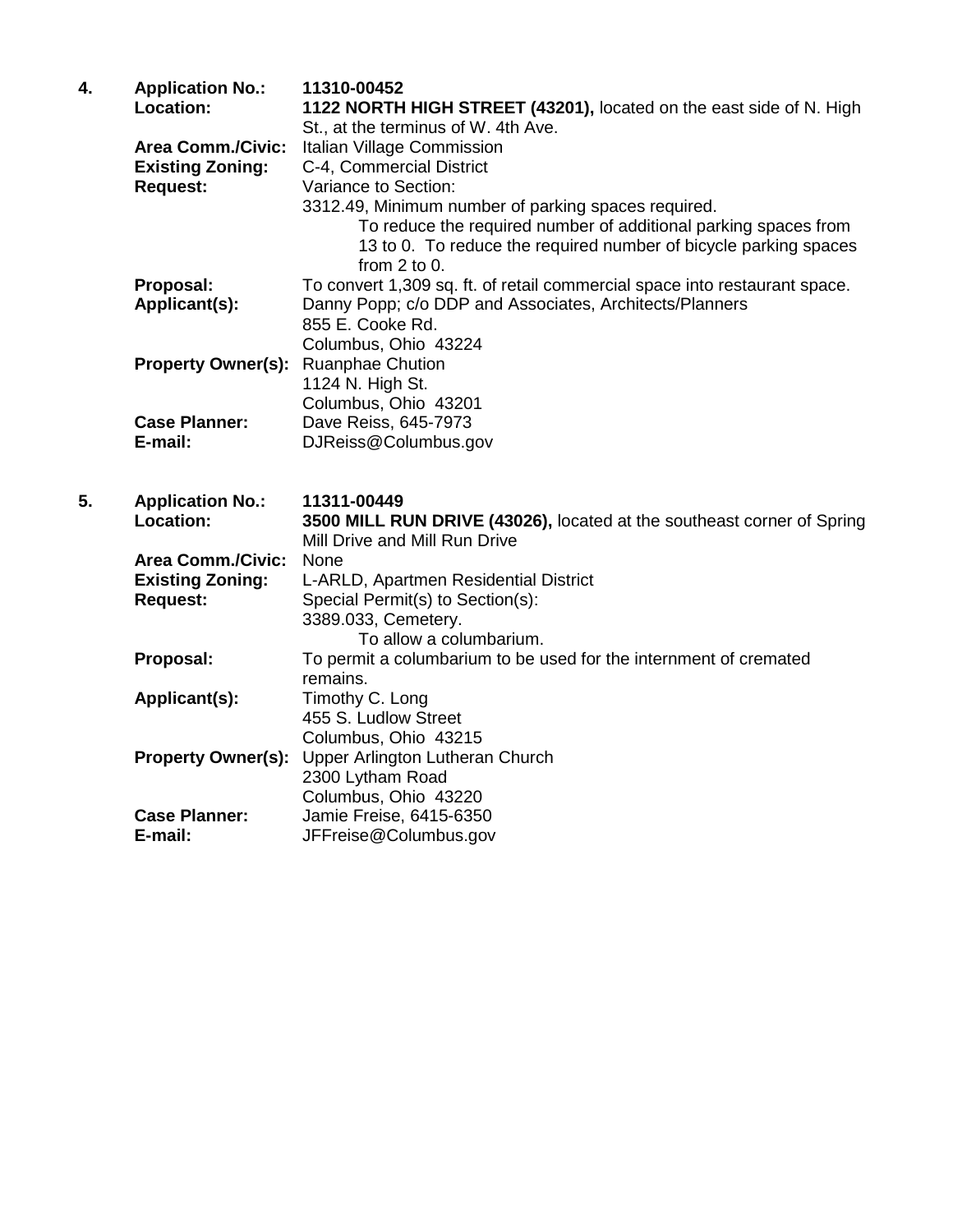| 6. | <b>Application No.:</b><br><b>Location:</b><br><b>Area Comm./Civic:</b><br><b>Existing Zoning:</b><br><b>Request:</b> | 11311-00451<br>842 MANSFIELD AVE. (43219), located on the east side of Mansfield<br>Avenue, approximately 300 feet south of East Fifth Avenue.<br><b>North Central Area Commission</b><br>M, Manufacturing District<br>Special Permit & Variances(s) to Section(s):<br>3389.07 - Impound lot, junk yard or salvage yard.<br>To allow an imound lot.<br>3392.10, Performance requirements.<br>To not enclose the impound lot with a solid fence.<br>3392.12, Prohibited location.<br>To allow an impound lot to be located within 600 feet of any |
|----|-----------------------------------------------------------------------------------------------------------------------|--------------------------------------------------------------------------------------------------------------------------------------------------------------------------------------------------------------------------------------------------------------------------------------------------------------------------------------------------------------------------------------------------------------------------------------------------------------------------------------------------------------------------------------------------|
|    | Proposal:                                                                                                             | residential or institutional zoning district.<br>To allow an unfenced impound lot within 600 feet of residentially zoned                                                                                                                                                                                                                                                                                                                                                                                                                         |
|    | Applicant(s):                                                                                                         | property.<br>Jeffrey L. Brown<br>37 W. Broad St., Suite 725<br>Columbus, Ohio 43215                                                                                                                                                                                                                                                                                                                                                                                                                                                              |
|    | <b>Property Owner(s):</b>                                                                                             | Donald & Anna Compton, Tr<br>1000 Urlin Avenue<br>Columbus, Ohio 43212                                                                                                                                                                                                                                                                                                                                                                                                                                                                           |
|    | <b>Case Planner:</b><br>E-mail:                                                                                       | Jamie Freise, 6415-6350<br>JFFreise@Columbus.gov                                                                                                                                                                                                                                                                                                                                                                                                                                                                                                 |
| 7. | <b>Application No.:</b><br><b>Location:</b>                                                                           | 11311-00453<br>551 CORR ROAD (43207), located on the south side of Corr Rd.,<br>approximately 1/2 mile west of Hilock Rd.                                                                                                                                                                                                                                                                                                                                                                                                                        |
|    | <b>Area Comm./Civic:</b><br><b>Existing Zoning:</b><br><b>Request:</b>                                                | Far South Columbus Area Commission<br>M, Manufacturing District<br><b>Special Permit to Section:</b><br>3389.12, Portable building.<br>To allow a portable building to serve as a temporary guard house.                                                                                                                                                                                                                                                                                                                                         |
|    | Proposal:<br>Applicant(s):                                                                                            | To permit the continuation of the use of a portable building.<br>Mike Williamson; c/o Cornerstone Engineering & Planning<br>5543-1/2 U.S. Route 42<br>Mt. Gilead, Ohio 43338                                                                                                                                                                                                                                                                                                                                                                     |
|    | <b>Property Owner(s):</b>                                                                                             | William R. McQuirt<br>4845 Obetz-Reese Rd.<br>Columbus, Ohio 43207                                                                                                                                                                                                                                                                                                                                                                                                                                                                               |
|    | <b>Case Planner:</b><br>E-mail:                                                                                       | Dave Reiss, 645-7973<br>DJReiss@Columbus.gov                                                                                                                                                                                                                                                                                                                                                                                                                                                                                                     |